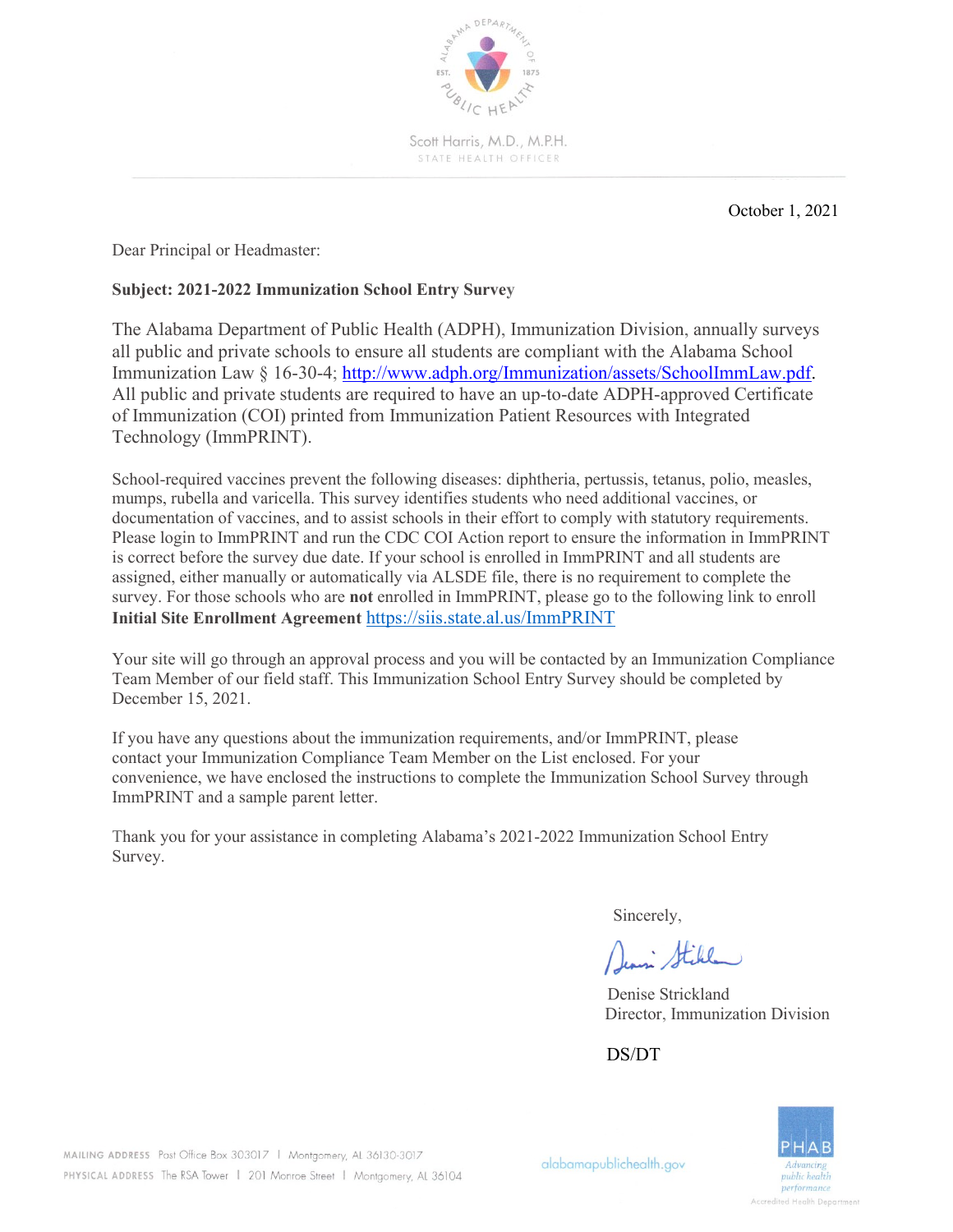### **Sample Parent Letter**

Dear Parent or Guardian:

The State of Alabama School Law, §16-30-4, requires all students entering public or private school to present an up-to-date Alabama Certificate of Immunization (COI), an Alabama Certificate of Religious Exemption, or an Alabama Certificate of Medical Exemption for specific vaccine preventable.

While conducting the annual School Entry Survey, it was discovered that your child lacked the item(s) marked below. Please bring documentation of updated immunization history.

If you have any questions or need additional information concerning required vaccines or certificates, please call your physician or county health department.

Thank you for your cooperation.

Sincerely,

Principal or Headmaster Signature

Your child needs:

- -------------Alabama Certificate of Immunization
- -------------Documentation of varicella vaccine
- -------------Documentation of tetanus/diphtheria/acellular pertussis vaccine
- -------------Documentation of polio vaccine received on or after the 4th birthday

-------------Documentation of MMR vaccine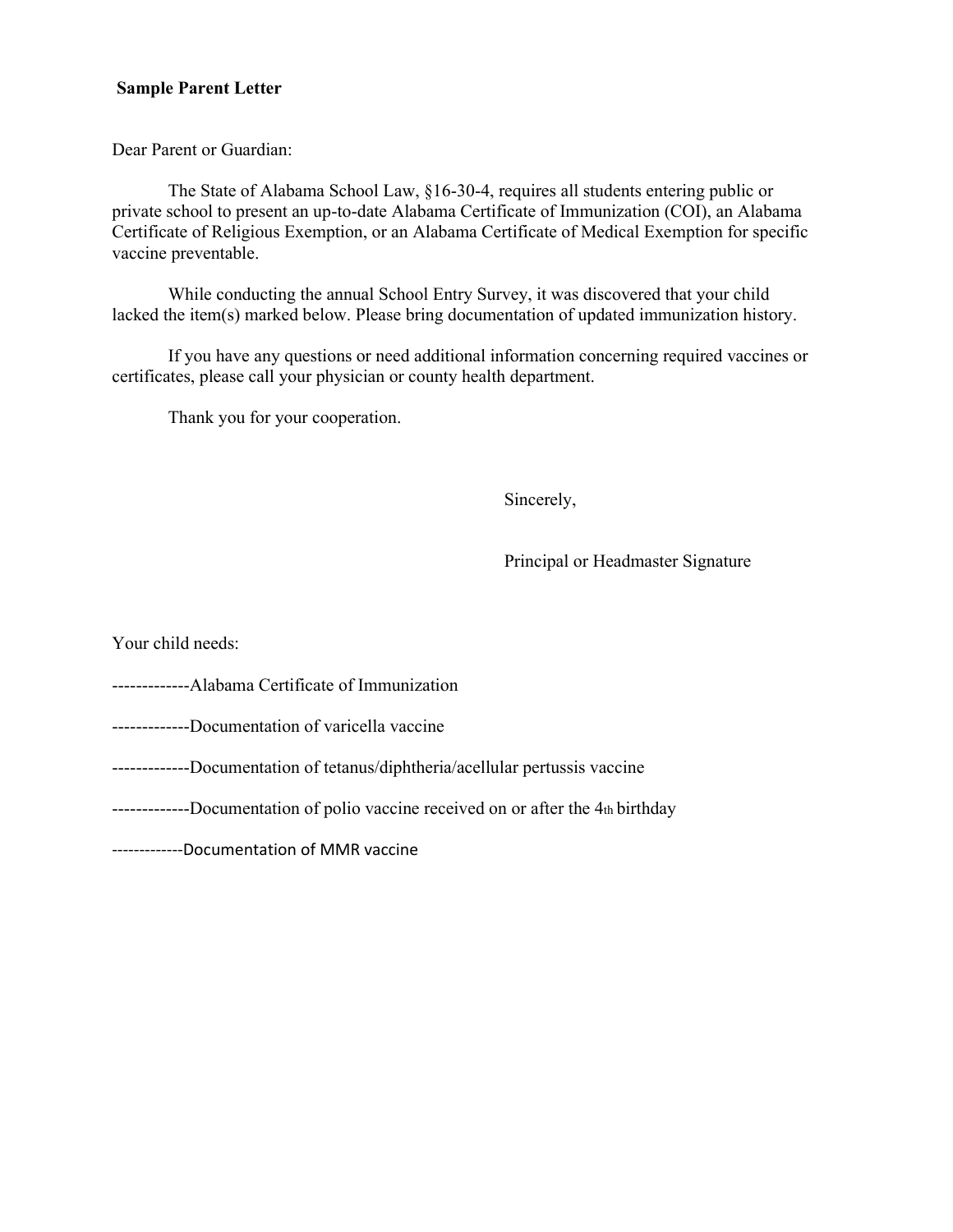### **Carta de muestra para padres**

Estimados padres o tutores:

La Ley Escolar del Estado de Alabama, §16-30-4, requiere que todos los estudiantes que ingresan a una escuela pública o privada presenten un Certificado de Vacunación (Certificate of Immunization, COI) de Alabama actualizado, un Certificado de Exención Médica de Alabama o un Certificado de Exención religiosa.

Mientras se realizaba la Encuesta de Ingreso a la Escuela anual, se descubrió que a su hijo(a) le faltaban las vacunas marcadas a continuación. Vaya al proveedor de su hijo(a) para recibir la vacuna y traiga documentación del historial de vacunación actualizado.

Si tiene alguna pregunta o necesita información adicional sobre las vacunas o certificados requeridos, llame a su médico o al departamento de salud del condado.

Gracias por cumplir con las leyes y normas estatales de inmunización.

Atentamente,

Firma del Director

Su hijo(a) necesita:

-----------Certificado de inmunización de Alabama

------------Documentación de la vacuna contra la varicela (VAR)

------------Documentación de la vacuna contra el tétanos/difteria/tos ferina acelular (Tdap)

------------Documentación de la vacuna contra la poliomielitis (IPV) recibida al cumplir 4 años de edad o después

------------Documentación de la vacuna contra el sarampión, las paperas y la rubéola (Measles,

Mumps, and Rubella, MMR).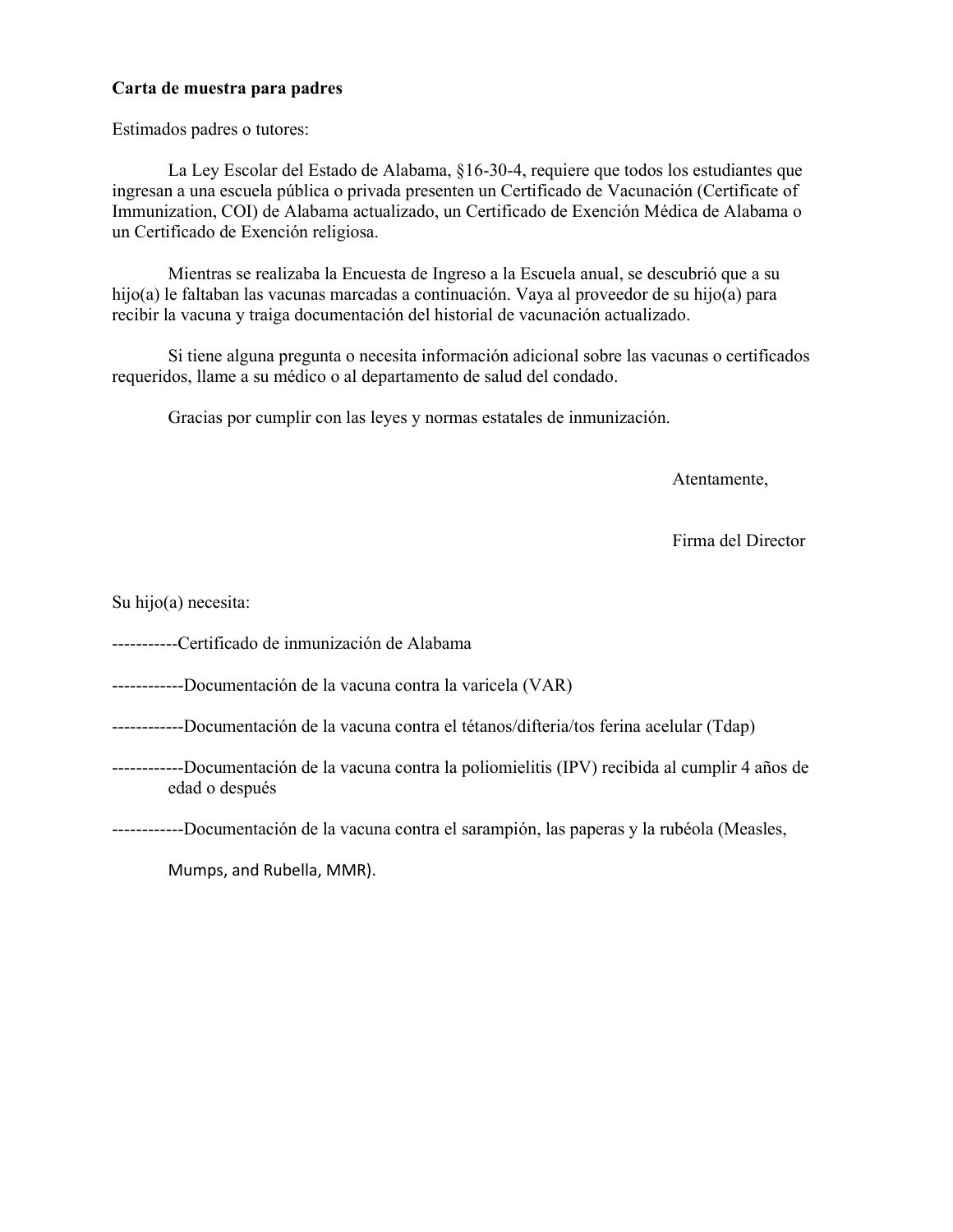#### **Instructions for Completing the 2021-2022 School Entry Immunization Survey through ImmPRINT**

[Immunization Patient Registry with Integrated Technology \(ImmPRINT\)](https://siis.state.al.us/ImmPrint/login/login.aspx) is a statewide population-based information system for all children and adults born in Alabama since January 1, 1993. We are encouraging enrollment in ImmPRINT for all schools, both public and private, within the state of Alabama.

There are many benefits to enrolling in ImmPRINT. The following benefits help school nurses monitor school-required immunizations among students through the ability to: print only ADPH approved Certificate of Immunizations (COIs), review the Vaccine Forecaster for needed immunizations, and run COI Action and Exemption reports that provide helpful information for your schools. This information increases accuracy of reporting which affects the overall health of your school community by increasing vaccination rates among students.

Please visit our webpage at the following link for additional information: [https://www.alabamapublichealth.gov/immunization/immprint.html.](https://www.alabamapublichealth.gov/immunization/immprint.html) Once you have reviewed the webpage, please enroll online so that you can become a part of increasing vaccination rates for your school. We have Immunization Compliance Team Members in the field who will train you and answer your questions when needed.

To enroll in ImmPRINT, please go online: **[https://siis.state.al.us/ImmPRINT/login/login.aspx.](https://siis.state.al.us/ImmPRINT/login/login.aspx) Complete the Initial Site Enrollment Agreement. Immunization staff will review, verify, and approve your agreement. Your site will be contacted by an Immunization Compliance Team Member to conduct ImmPRINT training for your school.** 

If your school is enrolled in ImmPRINT, please verify your students are assigned to your school. All public and private students are required to have an up to date ADPH-approved Certificate of Immunization (COI) printed from Immunization Patient Resources with Integrated Technology (ImmPRINT).

If you have any questions about the immunization requirements, and/or ImmPRINT, please contact your local Immunization Compliance Team Member on the list enclosed or send an email to: **[immprint@adph.state.al.us.](mailto:immprint@adph.state.al.us)**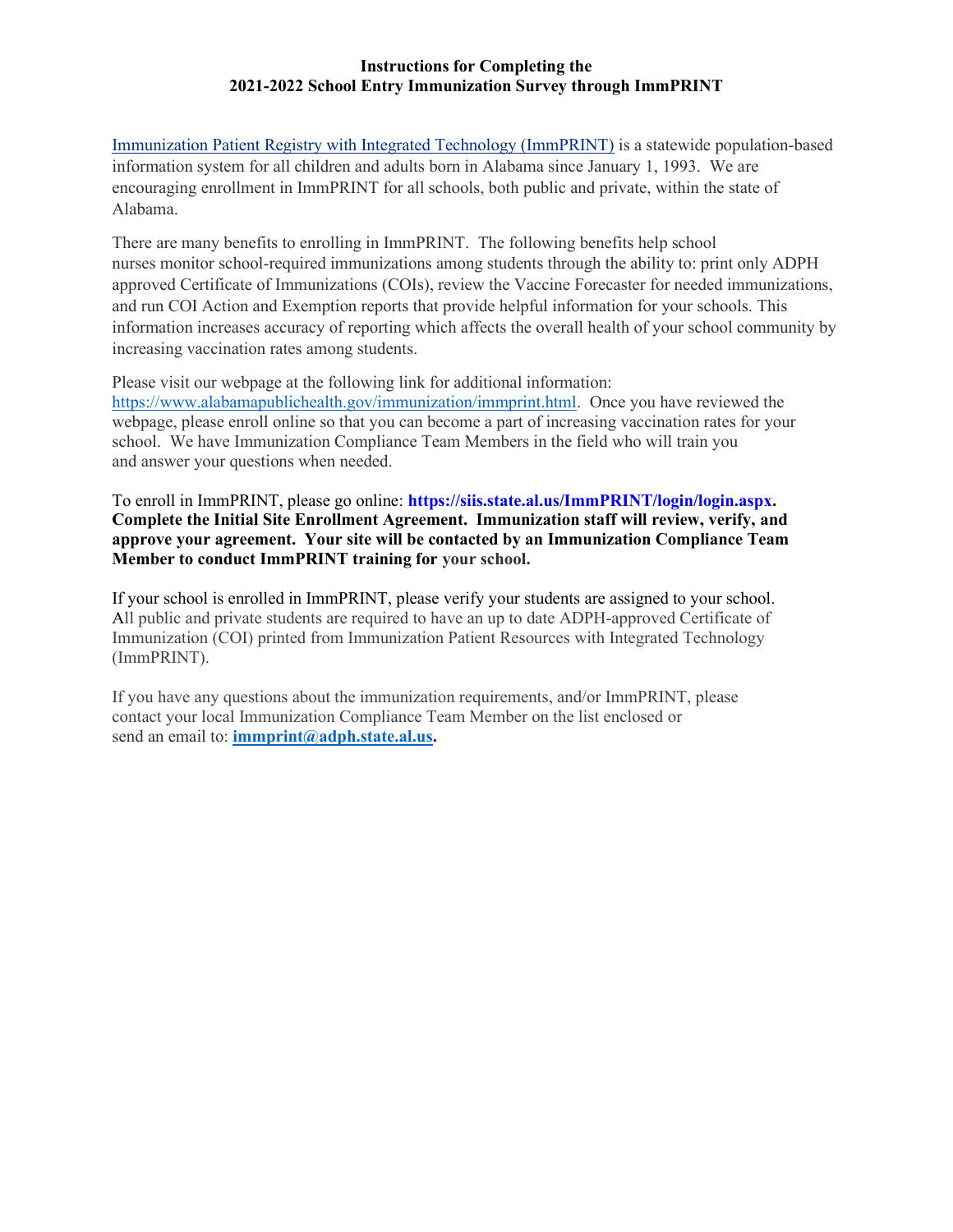# **Immunization Compliance Manager (ICM) and Team Contact Information**

| <b>County</b>  | <b>Primary Contact</b>     | <b>Phone</b><br><b>Number</b> | <b>Cell Number</b> | <b>Email Address</b>                 |
|----------------|----------------------------|-------------------------------|--------------------|--------------------------------------|
| Autauga        | Malesha Mennifield         | 334-206-9456                  | 334-530-0292       | malesha.mennifield@adph.state.al.us  |
| <b>Baldwin</b> | Angela Lassiter (ICM)      | 251-847-6834                  | 251-223-1943       | angela.lassiter@adph.state.al.us     |
| <b>Baldwin</b> | <b>Tina Lee</b>            | 251-937-6935                  | coming soon        | tina.lee@adph.state.al.us            |
| <b>Barbour</b> | Mary Thrash                | 334-393-5548                  | 256-565-9271       | mary.thrash@adph.state.al.us         |
| <b>Bibb</b>    | <b>Sharon Bradford</b>     | 205-562-6982                  | 251-593-9524       | sharon.bradford@adph.state.al.us     |
| Blount         | Sarah Isaac                | 205-274-6311                  | 334-318-2913       | sarah.isaac@adph.state.al.us         |
| <b>Bullock</b> | <b>Malesha Mennifield</b>  | 334-206-9456                  | 334-530-0292       | malesha.mennifield@adph.state.al.us  |
| <b>Butler</b>  | Mary Thrash                | 334-393-5548                  | 256-565-9271       | mary.thrash@adph.state.al.us         |
| Calhoun        | Brianna Christopher        | coming soon                   | coming soon        | brianna.christopher@adph.state.al.us |
| Chambers       | Linnie Mosley              | 334-206-7026                  | 334-462-4357       | linnie.mosley@adph.state.al.us       |
| Cherokee       | <b>Kelly Clayton</b>       | 256-845-8754                  | 256-254-0173       | kelly.clayton@adph.state.al.us       |
| Chilton        | Sharon Bradford            | 205-562-6982                  | 251-593-9524       | sharon.bradford@adph.state.al.us     |
| Choctaw        | <b>Catherine Diggs</b>     | 334-877-2878                  | 334-530-2050       | catherine.diggs@adph.state.al.us     |
| Clarke         | <b>Catherine Diggs</b>     | 334-877-2878                  | 334-530-2050       | catherine.diggs@adph.state.al.us     |
| Clay           | <b>Brianna Christopher</b> | coming soon                   | coming soon        | brianna.christopher@adph.state.al.us |
| Cleburne       | Kelly Clayton              | 256-845-8754                  | 256-254-0173       | kelly.clayton@adph.state.al.us       |
| Coffee         | <b>Mary Thrash</b>         | 334-393-5548                  | 256-565-9271       | mary.thrash@adph.state.al.us         |
| Colbert        | Lakeea Gamble              | 256-389-3585                  | 256-668-1080       | lakeea.gamble@adph.state.al.us       |
| Conecuh        | Amy Ikner                  | 251-575-8879                  | 334-320-1170       | amy.ikner@adph.state.al.us           |
| Coosa          | Malesha Mennifield         | 334-206-9456                  | 334-530-0292       | malesha.mennifield@adph.state.al.us  |
| Covington      | Mary Thrash                | 334-393-5548                  | 256-565-9271       | mary.thrash@adph.state.al.us         |
| Crenshaw       | <b>Tammy Brown</b>         | 334-684-2256                  | 334-320-0628       | tammy.brown@adph.state.al.us         |
| Cullman        | Shauna Gilchrist           | 256-582-4781                  | 334-505-2620       | shauna.gilchrist@adph.state.al.us    |
| Dale           | Mary Thrash                | 334-393-5548                  | 256-565-9271       | mary.thrash@adph.state.al.us         |
| <b>Dallas</b>  | <b>Catherine Diggs</b>     | 334-877-2878                  | 334-530-2050       | catherine.diggs@adph.state.al.us     |
| DeKalb         | Kelly Clayton (ICM)        | 256-845-8754                  | 256-254-0173       | kelly.clayton@adph.state.al.us       |
| Elmore         | <b>Linnie Mosley</b>       | 334-206-7026                  | 334-462-4357       | linnie.mosley@adph.state.al.us       |
| Escambia       | Amy Ikner                  | 251-575-8879                  | 334-320-1170       | amy.ikner@adph.state.al.us           |
| Etowah         | Sarah Isaac                | 205-274-6311                  | 334-318-2913       | sarah.isaac@adph.state.al.us         |
| Fayette        | Frankie Kimbrell           | 205-295-4750                  | 205-388-2595       | frankie.kimbrell@adph.state.al.us    |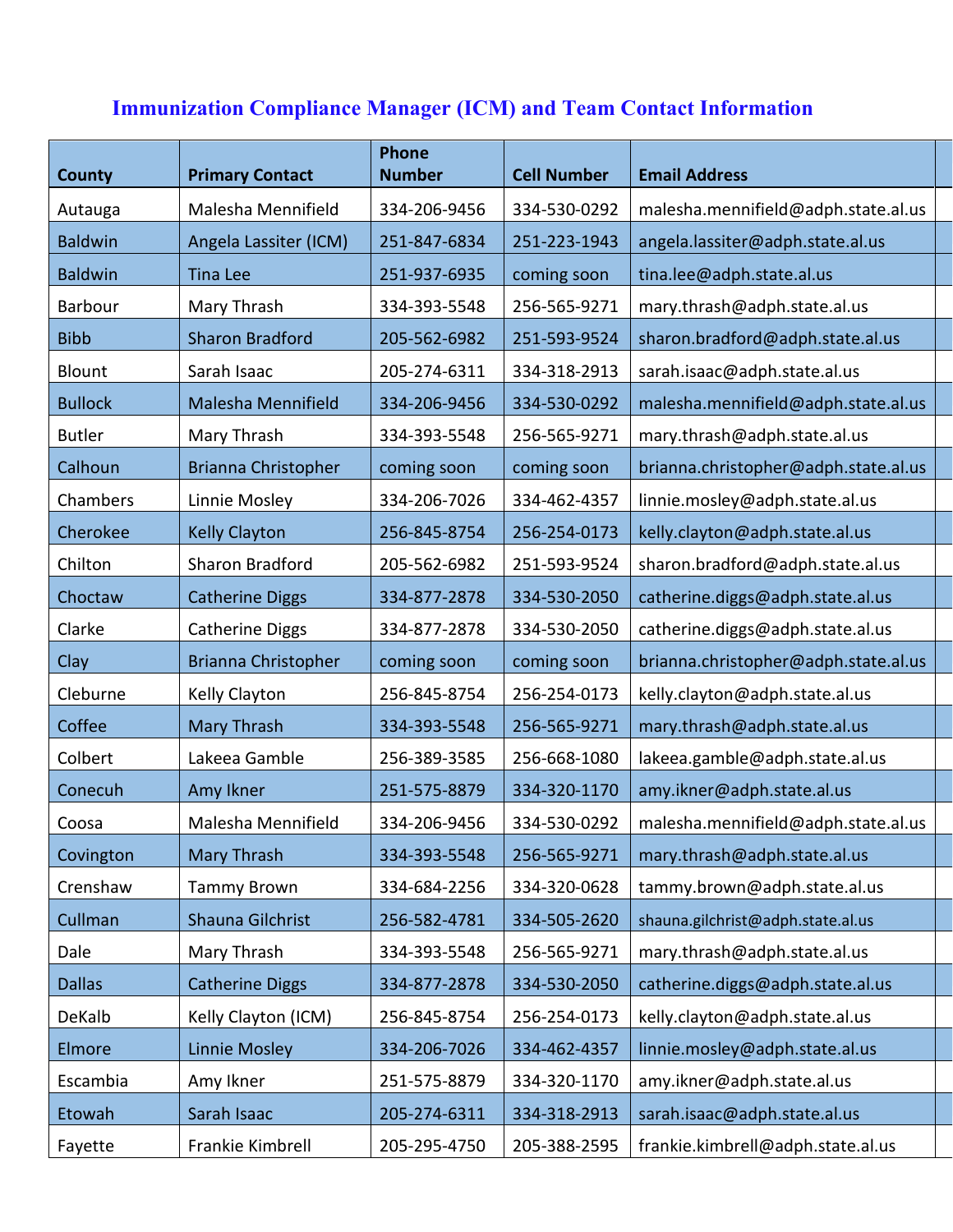| Franklin   | Lakeea Gamble           | 256-389-3585 | 256-668-1080 | lakeea.gamble@adph.state.al.us       |
|------------|-------------------------|--------------|--------------|--------------------------------------|
| Geneva     | Tammy Brown (ICM)       | 334-684-2256 | 334-320-0628 | tammy.brown@adph.state.al.us         |
| Greene     | <b>Sharon Bradford</b>  | 205-562-6982 | 251-593-9524 | sharon.bradford@adph.state.al.us     |
| Hale       | Sharon Bradford         | 205-562-6982 | 251-593-9524 | sharon.bradford@adph.state.al.us     |
| Henry      | <b>Tammy Brown</b>      | 334-684-2256 | 334-320-0628 | tammy.brown@adph.state.al.us         |
| Houston    | <b>Tammy Brown</b>      | 334-684-2256 | 334-320-0628 | tammy.brown@adph.state.al.us         |
| Jackson    | Victoria Enyinda        | 256-533-8682 | 334-530-2028 | victoria.enyinda@adph.state.al.us    |
| Jefferson  | Sharon Bradford (ICM)   | 205-562-6982 | 251-593-9524 | sharon.bradford@adph.state.al.us     |
| Jefferson  | <b>Britney Lockhart</b> | 205-491-0091 | 205-224-7855 | britney.lockhart@adph.state.al.us    |
| Jefferson  | Amber McKinnes          | 205-491-0243 | 334-530-0138 | amber.mckinnes@adph.state.al.us      |
| Lamar      | Frankie Kimbrell        | 205-295-4750 | 205-388-2595 | frankie.kimbrell@adph.state.al.us    |
| Lauderdale | Lakeea Gamble           | 256-389-3585 | 256-668-1080 | lakeea.gamble@adph.state.al.us       |
| Lawrence   | <b>Tonea Santos</b>     | 256-560-6514 | 256-565-6330 | tonea.santos@adph.state.al.us        |
| Lee        | Malesha Mennifield      | 334-206-9456 | 334-530-0292 | malesha.mennifield@adph.state.al.us  |
| Limestone  | <b>Tonea Santos</b>     | 256-560-6514 | 256-565-6330 | tonea.santos@adph.state.al.us        |
| Lowndes    | Linnie Mosley           | 334-206-7026 | 334-462-4357 | linnie.mosley@adph.state.al.us       |
| Macon      | <b>Linnie Mosley</b>    | 334-206-7026 | 334-462-4357 | linnie.mosley@adph.state.al.us       |
| Madison    | Dana Battle (ICM)       | 256-533-8740 | 256-318-4889 | dana.battle@adph.state.al.us         |
| Madison    | Ronnie Darrington       | 256-533-8766 | 256-202-7741 | ronnie.darrington@adph.state.al.us   |
| Madison    | Victoria Enyinda        | 256-533-8682 | 256-214-4602 | victoria.enyinda@adph.state.al.us    |
| Marengo    | <b>Catherine Diggs</b>  | 334-877-2878 | 334-530-2050 | catherine.diggs@adph.state.al.us     |
| Marion     | Lakeea Gamble           | 256-389-3585 | 256-668-1080 | lakeea.gamble@adph.state.al.us       |
| Marshall   | Shauna Gilchrist        | 256-582-4781 | 334-505-2620 | shauna.gilchrist@adph.state.al.us    |
| Mobile     | Angela Lassiter (ICM)   | 251-847-6834 | 251-223-1943 | angela.lassiter@adph.state.al.us     |
| Mobile     | <b>Natalie Thomas</b>   | 251-937-6935 | coming soon  | natalie.thomas@adph.state.al.us      |
| Monroe     | Amy Ikner               | 251-575-8879 | 334-320-1170 | amy.ikner@adph.state.al.us           |
| Montgomery | Linnie Mosley (ICM)     | 334-206-7026 | 334-462-4357 | linnie.mosley@adph.state.al.us       |
| Morgan     | <b>Tonea Santos</b>     | 256-560-6514 | 256-565-6330 | tonea.santos@adph.state.al.us        |
| Perry      | Sharon Bradford         | 205-562-6982 | 251-593-9524 | sharon.bradford@adph.state.al.us     |
| Pickens    | Frankie Kimbrell        | 205-295-4750 | 205-388-2595 | frankie.kimbrell@adph.state.al.us    |
| Pike       | <b>Tammy Brown</b>      | 334-684-2256 | 334-320-0628 | tammy.brown@adph.state.al.us         |
| Randolph   | Brianna Christopher     | coming soon  | coming soon  | brianna.christopher@adph.state.al.us |
| Russell    | Malesha Mennifield      | 334-206-9456 | 334-530-0292 | malesha.mennifield@adph.state.al.us  |
| Shelby     | Tabitha Williams        | 205-812-7708 | 256-393-3856 | tabitha.williams@adph.state.al.us    |